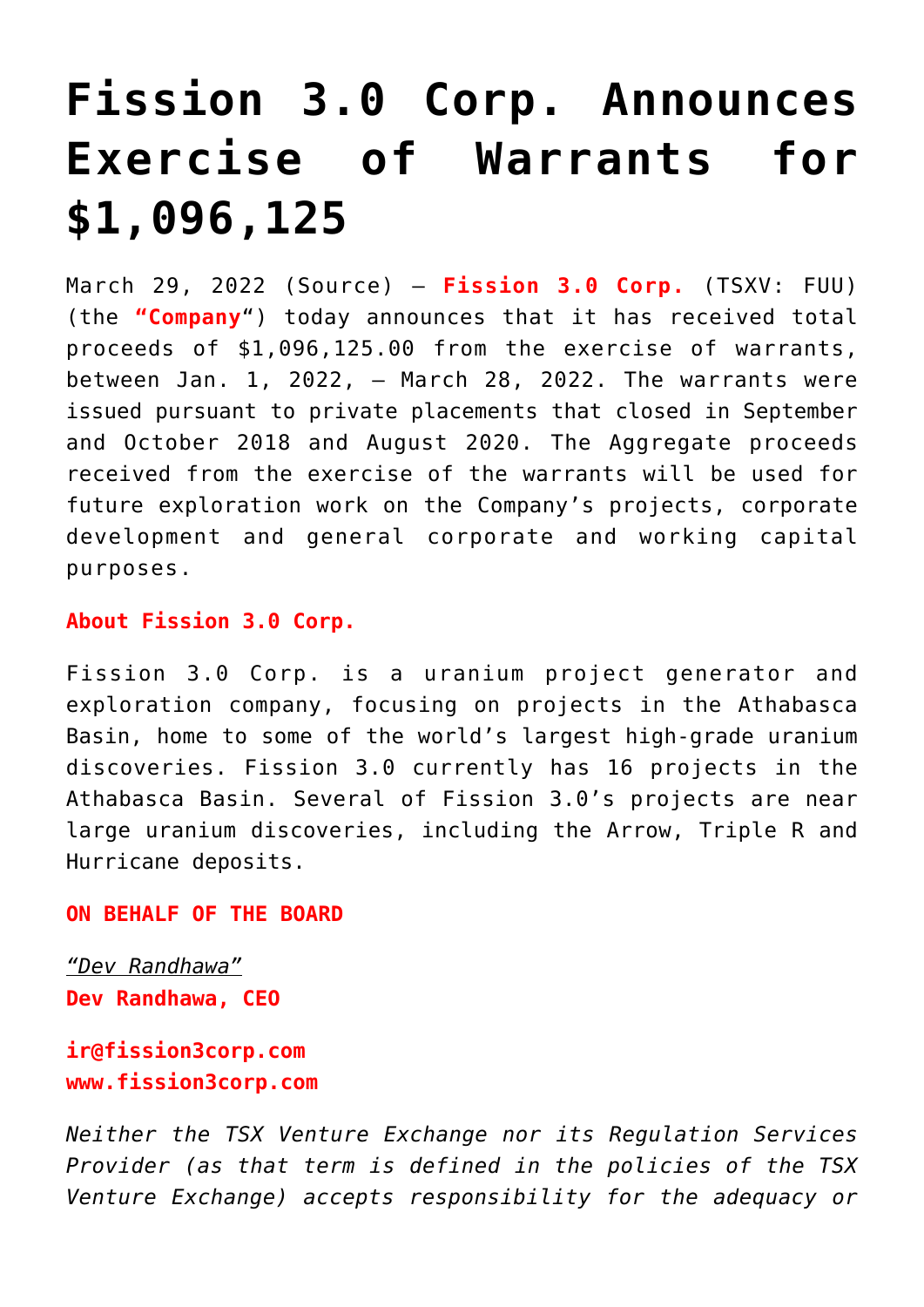*accuracy of this news release.*

This news release does not constitute an offer to sell or a solicitation of an offer to buy nor shall there be any sale of any of the securities in any jurisdiction in which such offer, solicitation or sale would be unlawful, including any of the securities in the United States of America. The securities have not been and will not be registered under the United States Securities Act of 1933, as amended (the "**1933 Act**") or any state securities laws and may not be offered or sold within the United States or to, or for account or benefit of, U.S. Persons (as defined in Regulation S under the 1933 Act) unless registered under the 1933 Act and applicable state securities laws, or an exemption from such registration requirements is available.

## **Cautionary Statement Regarding Forward Looking Information**

This news release contains "forward‐looking information or statements" within the meaning of applicable securities laws, which may include, without limitation, statements that address the Company's plans for its properties/projects, the closing of the private placement and use of funds, other statements relating to the technical, financial and business prospects of the Company, and other matters. All statements in this news release, other than statements of historical facts, that address events or developments that the Company expects to occur, are forward-looking statements. Although the Company believes the expectations expressed in such forward-looking statements are based on reasonable assumptions, such statements are not guarantees of future performance and actual results may differ materially from those in the forwardlooking statements. Such statements and information are based on numerous assumptions regarding present and future business strategies and the environment in which the Company will operate in the future, including the price of metals, the ability to achieve its goals, that general business and economic conditions will not change in a material adverse